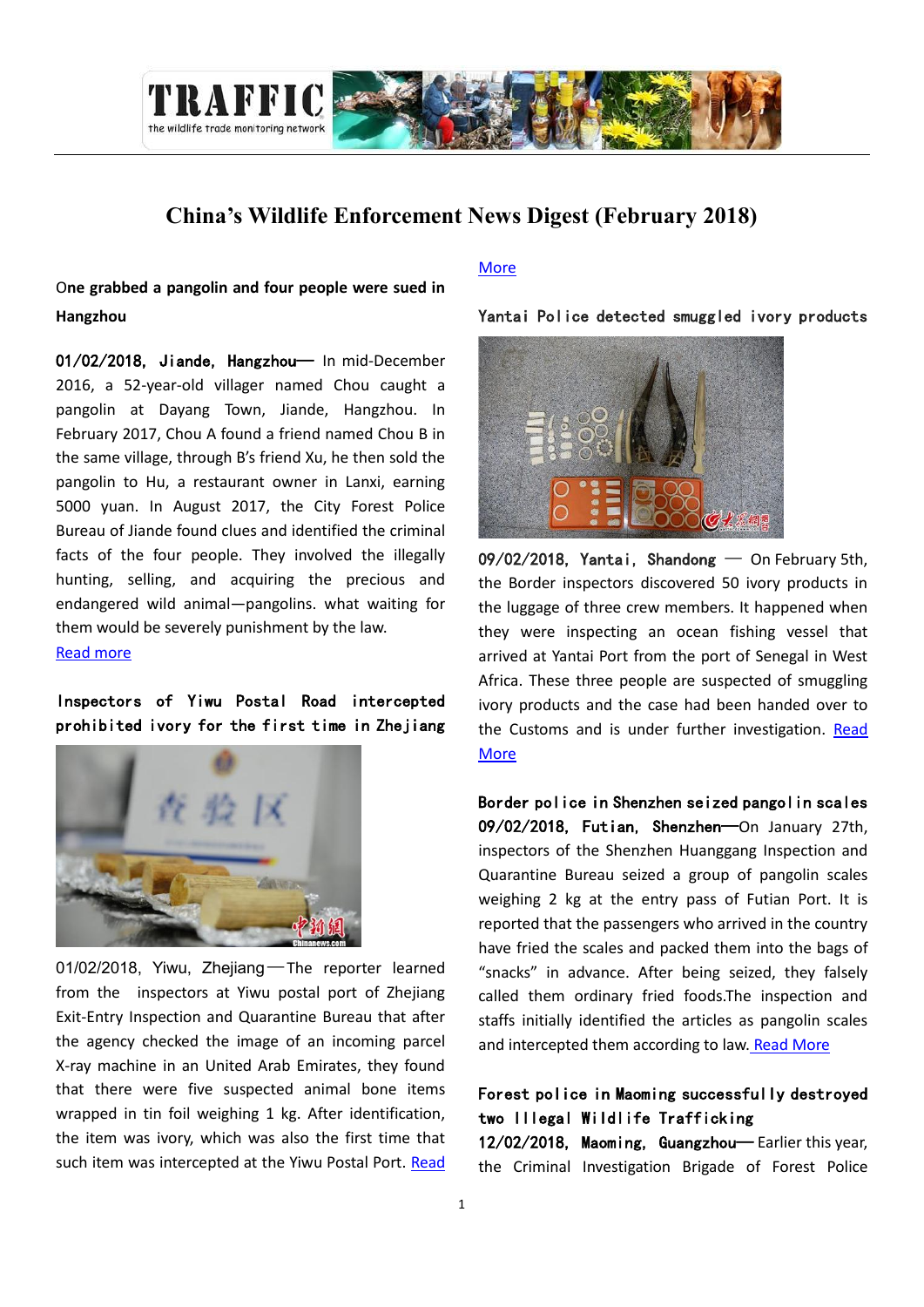

Bureau learned through intelligence that two groups of people in the Maoming had committed crimes and illegally sold wild animals for profit. At about 6 o'clock on the morning of February 2nd, the joint action team smashed illegally-operated wildlife dens located at No. 81 Baiyinling Village, Maonan District, Maoming. At that moment, one illegal worker was captured. There are 130 ducks, 23 sparrows, 5 spotted turtles and 3 waterfowls, all of which are living organisms. On the morning of February 5th, the joint action team carried out ambush arrests on another suspect rental house. The suspects were prepared to go out for delivery and the police quickly attacked. Lee was arrested on the scene and 12 pangolins which are the state-protected animals and 21 dead birds were found. The case is under further investigation. [Read more](http://news.sina.com.cn/c/2018-02-12/doc-ifyrkrva7876602.shtml)

## A woman in Changsha has been sentenced for illegal acquisition of ivory products

12/02/2018, Changsha, Hunan — In 2016, Xiao purchased ivory products including a necklace and a donut from the Cultural antique markets and jewelry markets in Guangzhou and Changsha, and put them on sale in his own antique store. In December 2016, after had received the report, the police agency seized the mentioned items in the store, weighing a total of 65 grams and worth 2,708 yuan. Xiao surrendered. The court found that Xiao has constituted the crime of illegal acquisition of precious and endangered wildlife products. Because he had surrendered, according to the law, he can be punished lightly. Then he was sentenced for 4 months, with a 5-year-reprieve, and a fine of 5,000 yuan. Involved ivory products which have been seized shall be confiscated according to law. [Read more](http://www.efaw.cn/view.php?tid=11852&cid=12)

### The first case that forest police crackdown on illegal ivory resale



15/02/2018, Beijing —According to reports from the public, Beijing Forest Police seized 1,045 ivory products in Beijing West Antique City, worth more than 40,000 yuan. After the owner was arrested, he confessed that the product was purchased from Fujian. The case is currently under further investigation. Read [More](http://news.cctv.com/2018/02/25/VIDEoM6DlwiccggEDMHQfDZS180225.shtml)

### Border police handle a case of smuggling wild animal products on the Guangxi border

24/02/2018 Chongzuo, Guangxi—At noon on January 26th, border police in Puzhai border checkpoint discovered that a two-wheeled motorcycle driver carrying three large cartons looked nervous. After checking, there were 10 pairs of ivory chopsticks, 11 ivory bracelets, 42 ivory bracelets, 51 ivory necklaces, 20 kg elephant skins, 21 crocodile wallets, and 23 crocodile belts. According to the suspect's confession, this group of wild animal products was purchased from outside China and was ready to be sold to the mainland for profit. At present, the Puzhai Border police has transferred the wild animal products and the persons involved in the case to the local forest police for disposal. The case is under further investigation. [Read](http://www.legaldaily.com.cn/police_and_frontier-defence/content/2018-02/24/content_7479975.htm?node=23298)  [more](http://www.legaldaily.com.cn/police_and_frontier-defence/content/2018-02/24/content_7479975.htm?node=23298)

#### Shenyang Customs Postal Entry seize ivory crafts